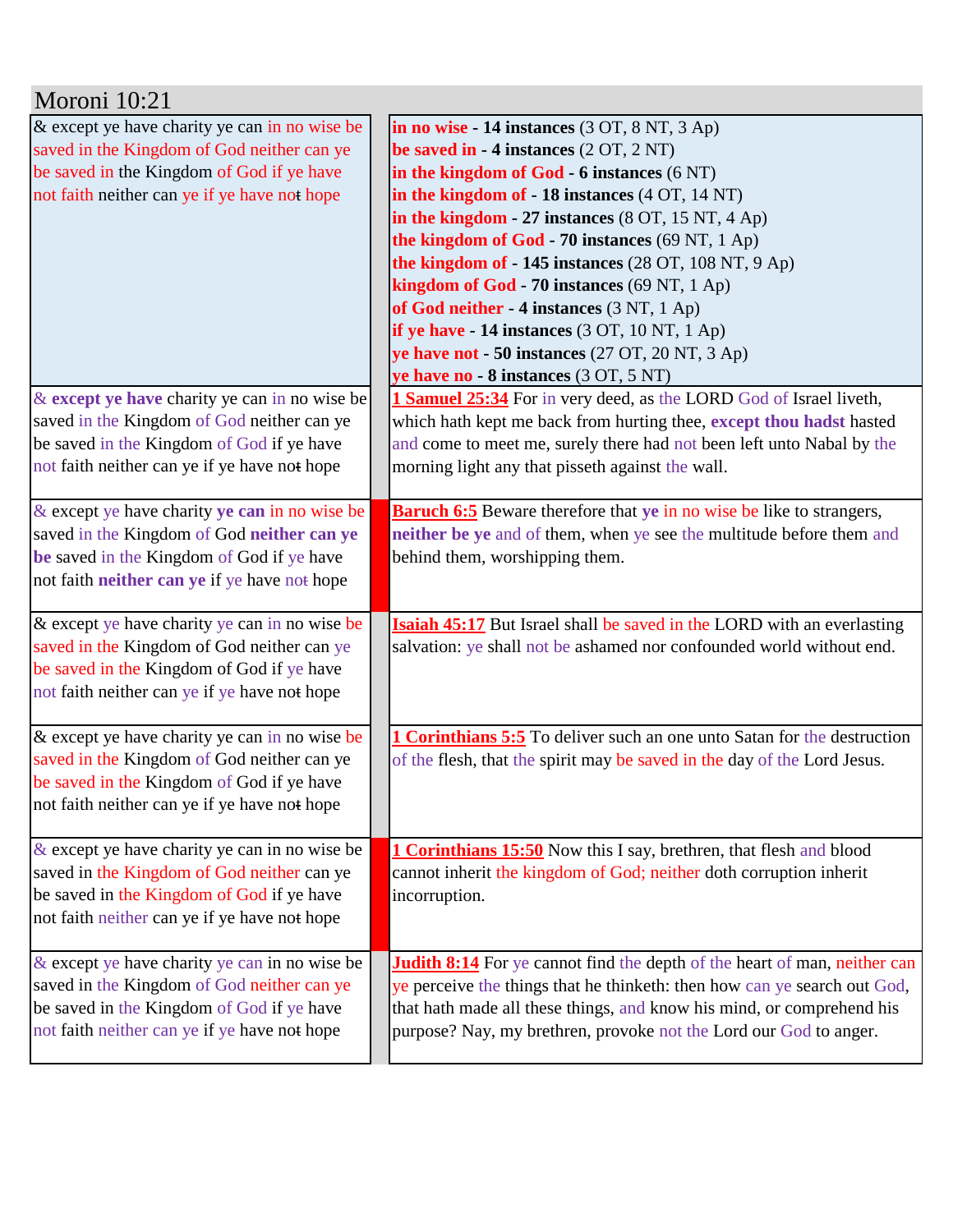| & except ye have charity ye can in no wise be<br>saved in the Kingdom of God neither can ye<br>be saved in the Kingdom of God if ye have<br>not faith neither can ye if ye have not hope | <b>Isaiah 30:15</b> For thus saith the Lord GOD, the Holy One of Israel; In<br>returning and rest shall ye be saved; in quietness and in confidence shall<br>be your strength: and ye would not.                                                                                          |
|------------------------------------------------------------------------------------------------------------------------------------------------------------------------------------------|-------------------------------------------------------------------------------------------------------------------------------------------------------------------------------------------------------------------------------------------------------------------------------------------|
| & except ye have charity ye can in no wise be<br>saved in the Kingdom of God neither can ye<br>be saved in the Kingdom of God if ye have<br>not faith neither can ye if ye have not hope | <b>1 Peter 4:11</b> If any man speak, let him speak as the oracles of God; if<br>any man minister, let him do it as of the ability which God giveth: that<br>God in all things may be glorified through Jesus Christ, to whom be<br>praise and dominion for ever and ever. Amen.          |
| & except ye have charity ye can in no wise be<br>saved in the Kingdom of God neither can ye<br>be saved in the Kingdom of God if ye have<br>not faith neither can ye if ye have not hope | <b>Luke 16:12</b> And if ye have not been faithful in that which is another<br>man's, who shall give you that which is your own?                                                                                                                                                          |
| & except ye have charity ye can in no wise be<br>saved in the Kingdom of God neither can ye<br>be saved in the Kingdom of God if ye have<br>not faith neither can ye if ye have not hope | Matthew 17:20 And Jesus said unto them, Because of your unbelief: for<br>verily I say unto you, If ye have faith as a grain of mustard seed, ye shall<br>say unto this mountain, Remove hence to yonder place; and it shall<br>remove; and nothing shall be impossible unto you.          |
| & except ye have charity ye can in no wise be<br>saved in the Kingdom of God neither can ye<br>be saved in the Kingdom of God if ye have<br>not faith neither can ye if ye have not hope | Matthew 21:21 Jesus answered and said unto them, Verily I say unto<br>you, If ye have faith, and doubt not, ye shall not only do this which is<br>done to the fig tree, but also if ye shall say unto this mountain, Be thou<br>removed, and be thou cast into the sea; it shall be done. |
| & except ye have charity ye can in no wise be<br>saved in the Kingdom of God neither can ye<br>be saved in the Kingdom of God if ye have<br>not faith neither can ye if ye have not hope | 2 Thessalonians 3:2 And that we may be delivered from unreasonable<br>and wicked men: for all men have not faith.                                                                                                                                                                         |
| & except ye have charity ye can in no wise be<br>saved in the Kingdom of God neither can ye<br>be saved in the Kingdom of God if ye have<br>not faith neither can ye if ye have not hope | <b>John 13:17</b> If ye know these things, happy are ye if ye do them.                                                                                                                                                                                                                    |
| & except ye have charity ye can in no wise be<br>saved in the Kingdom of God neither can ye<br>be saved in the Kingdom of God if ye have<br>not faith neither can ye if ye have not hope | <b>Deuteronomy 21:14</b> And it shall be, if thou have no delight in her, then<br>thou shalt let her go whither she will; but thou shalt not sell her at all for<br>money, thou shalt not make merchandise of her, because thou hast<br>humbled her.                                      |
| & except ye have charity ye can in no wise be<br>saved in the Kingdom of God neither can ye<br>be saved in the Kingdom of God if ye have<br>not faith neither can ye if ye have not hope | <b>1 Thessalonians 4:13</b> But I would not have you to be ignorant, brethren,<br>concerning them which are asleep, that ye sorrow not, even as others<br>which have no hope.                                                                                                             |